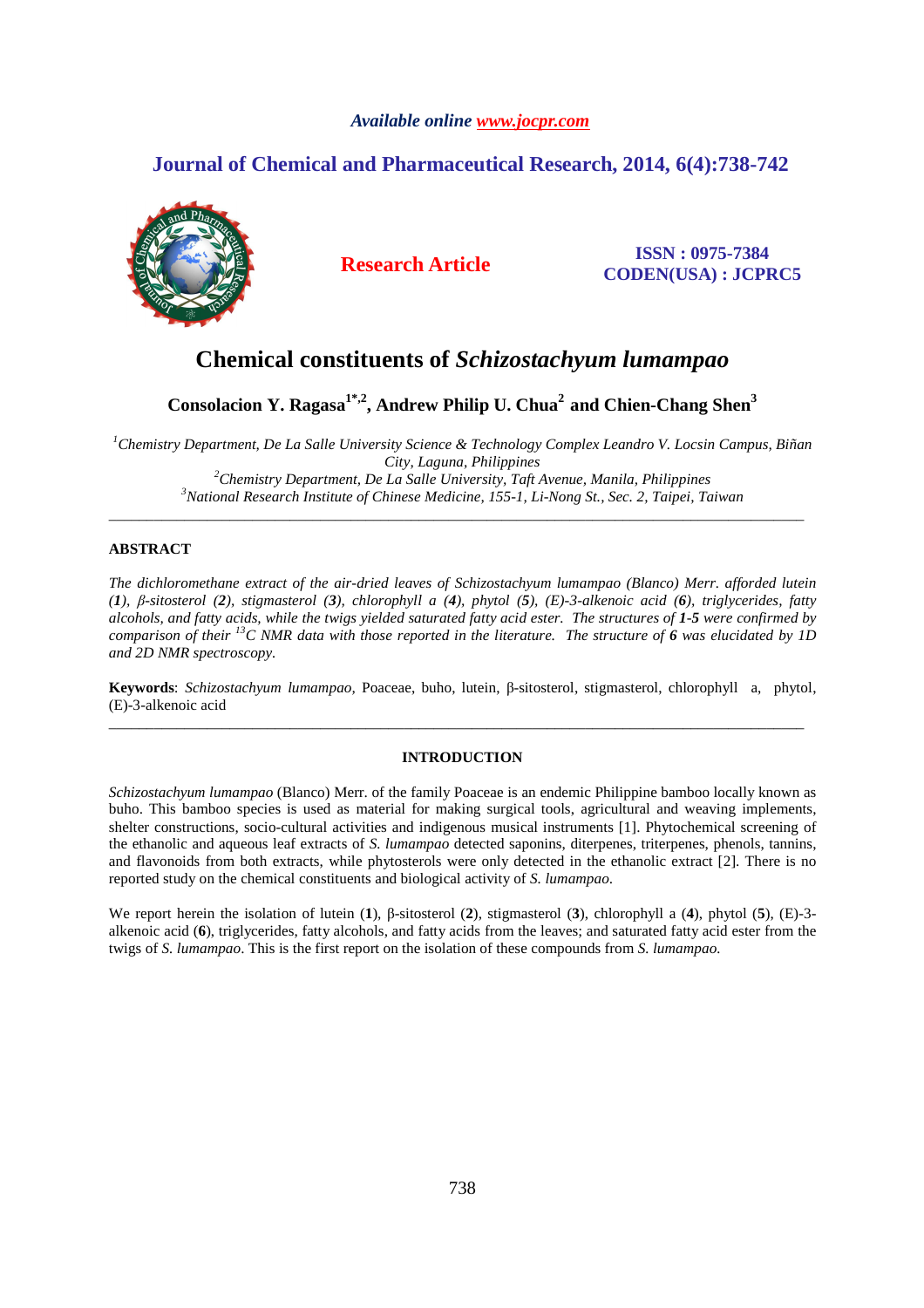

*\_\_\_\_\_\_\_\_\_\_\_\_\_\_\_\_\_\_\_\_\_\_\_\_\_\_\_\_\_\_\_\_\_\_\_\_\_\_\_\_\_\_\_\_\_\_\_\_\_\_\_\_\_\_\_\_\_\_\_\_\_\_\_\_\_\_\_\_\_\_\_\_\_\_\_\_\_\_*

**Fig. 1. Chemical constituents of** *S. lumampao* **leaves: lutein (1), β-sitosterol (2), stigmasterol (3), chlorophyll a (4), phytol (5), and (E)-3 alkenoic acid (6)**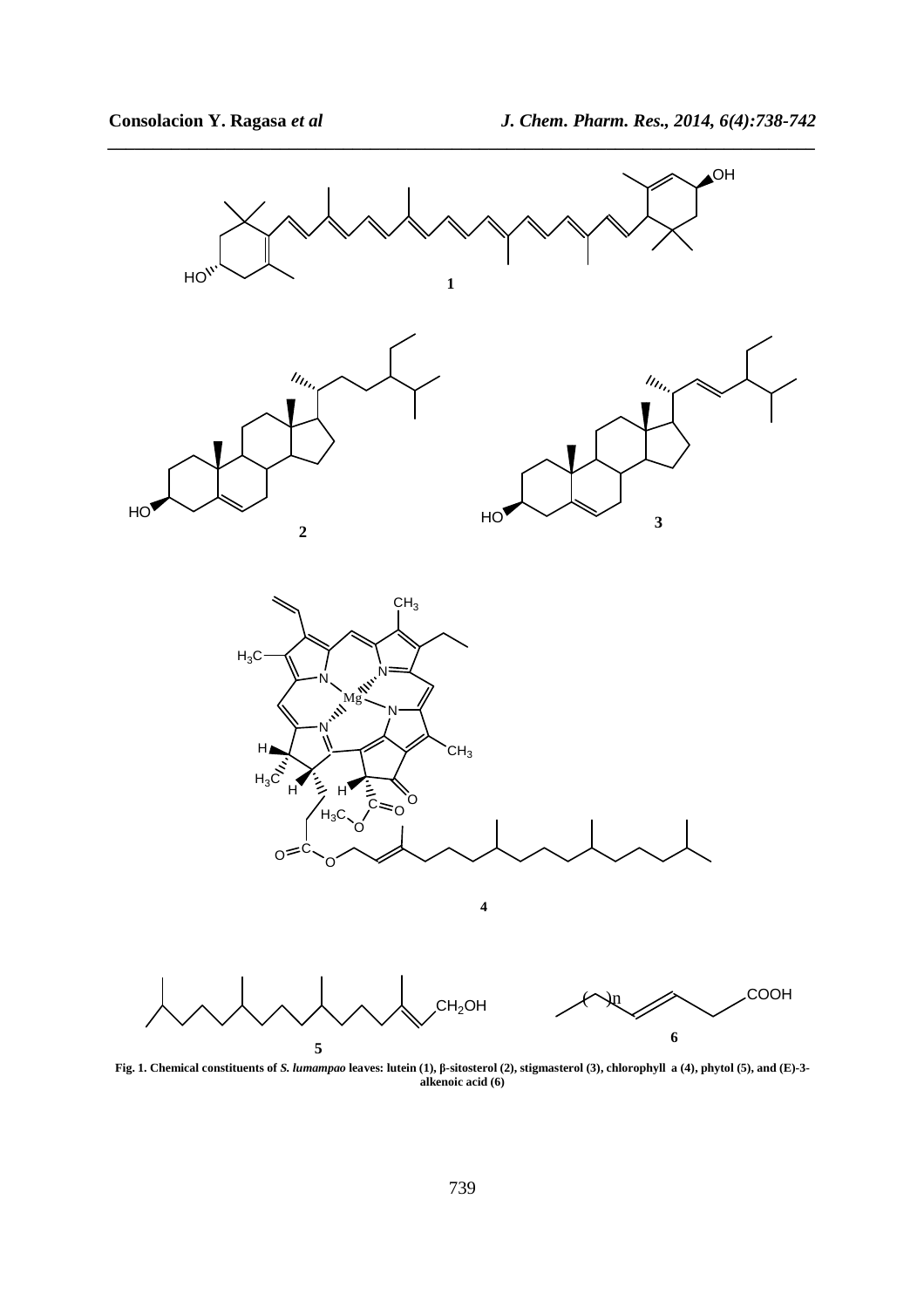#### **EXPERIMENTAL SECTION**

*\_\_\_\_\_\_\_\_\_\_\_\_\_\_\_\_\_\_\_\_\_\_\_\_\_\_\_\_\_\_\_\_\_\_\_\_\_\_\_\_\_\_\_\_\_\_\_\_\_\_\_\_\_\_\_\_\_\_\_\_\_\_\_\_\_\_\_\_\_\_\_\_\_\_\_\_\_\_*

#### *General Experimental Procedures*

NMR spectra were recorded on a Varian VNMRS spectrometer in CDCl<sub>3</sub> at 600 MHz for <sup>1</sup>H NMR and 150 MHz for  $^{13}$ C NMR spectra. Column chromatography was performed with silica gel 60 (70-230 mesh). Thin layer chromatography was performed with plastic backed plates coated with silica gel  $F_{254}$  and the plates were visualized by spraying with vanillin/H2SO4 solution followed by warming.

#### *Sample Collection*

The sample was collected from Bataan, Philippines in October 2013. It was identified as *Schizostachyum lumampao*  (Blanco) Merr. at the Jose Vera Santos Herbarium, Institute of Biology, University of the Philippines, Diliman, Quezon City.

#### *Isolation of Chemical Constituents*

The air-dried leaves (691 g) and twigs (173.8 g) of *S. lumampao* were separately ground in a blender, soaked in  $CH<sub>2</sub>Cl<sub>2</sub>$  for three days, and then filtered. The filtrates were concentrated under vacuum to afford the crude extracts: 8.8 g (leaves) and 0.5 g (twigs). The crude extracts were fractionated by silica gel chromatography eluted with increasing proportions of acetone in  $CH_2Cl_2$  at 10% increment. A glass column 18 inches in height and 1.0 inch internal diameter was used for the fractionation of the crude extracts. Ten milliliter fractions were collected. Fractions with spots of the same  $R_f$  values were combined and rechromatographed in appropriate solvent systems until TLC pure isolates were obtained. A glass column 12 inches in height and 0.5 inch internal diameter was used for the rechromatography. Five milliliter fractions were collected. Final purifications were conducted using Pasteur pipettes as columns. One milliliter fractions were collected.

The 20% acetone in  $CH_2Cl_2$  fraction from the chromatography of the crude leaf extract was rechromatographed by gradient elution in 5% EtOAc in petroleum ether, followed by10% EtOAc in petroleum ether, and finally 15% EtOAc in petroleum ether. The fractions eluted with 10% EtOAc in petroleum ether afforded triglycerides (12 mg) and fatty alcohols (10 mg), while the fractions eluted with 15% EtOAc in petroleum ether yielded phytol (**5**, 12 mg) and fatty acids (20 mg). The 30% acetone in  $CH_2Cl_2$  fraction from the chromatography of the crude extract was rechromatographed in 15% EtOAc in petroleum ether, followed by CH<sub>2</sub>Cl<sub>2</sub>. The fractions eluted with 15% EtOAc in petroleum ether yielded (E)-3-alkenoic acid (**6**, 8 mg), while a mixture of **2** and **3** (18 mg) in 3:2 ratio was obtained from the fractions eluted with  $CH_2Cl_2$ , after washing with petroleum ether. The 40% acetone in  $CH_2Cl_2$  fraction from the chromatography of the crude extract was rechromatographed in 15% EtOAc in petroleum ether, followed by CH<sub>2</sub>Cl<sub>2</sub> to afford **4** (25 mg) after washing with petroleum ether, followed by Et<sub>2</sub>O. The 50% acetone in CH<sub>2</sub>Cl<sub>2</sub> fraction from the chromatography of the crude extract was rechromatographed (4 $\times$ ) in Et<sub>2</sub>O:CH<sub>3</sub>CN:CH<sub>2</sub>Cl<sub>2</sub>  $(0.5:0.5:9$  by volume ratio) to provide 1  $(16 \text{ mg})$  after washing with petroleum ether, followed by Et<sub>2</sub>O.

The CH<sub>2</sub>Cl<sub>2</sub> and 10% acetone in CH<sub>2</sub>Cl<sub>2</sub> fractions from the chromatography of the crude twigs extract were combined and rechromatographed by gradient elution in petroleum ether, followed by 5% EtOAc in petroleum ether, and finally 10% EtOAc in petroleum ether to afford saturated fatty acid ester (7 mg) after washing with petroleum ether.

#### **RESULTS AND DISCUSSION**

The dichloromethane extract of the air-dried leaves of *Schizostachyum lumampao* afforded lutein (**1**), β-sitosterol (**2**), stigmasterol (**3**), chlorophyll a (**4**), phytol (**5**), (E)-3-alkenoic acid (**6**), triglycerides, fatty alcohols, and fatty acids. The structures of **1**-**5** were confirmed by comparison of their <sup>13</sup>C NMR data with those reported in the literature for lutein [3], β-sitosterol [4], stigmasterol [4], chlorophyll a [5] and phytol [6], respectively. The structure of **6** was elucidated by 1D and 2D NMR spectroscopy. The olefin at C-3 was deduced from the HMBC long-range correlations between H-3,  $H_2$ -2 and C-1; H-4, H-3 and C-2; and H<sub>2</sub>-5, H-4 and C-3. A long chain (E)-3-alkenoic acid was indicated by a high intensity resonance at  $\delta$  1.24 for methylene protons. Compound 6 gave similar <sup>1</sup>H NMR data with those reported in the literature for trans-3-hexadecenoic acid [7]. The triglycerides [8], fatty alcohols [9], and fatty acids [9] were identified by similar <sup>1</sup>H NMR resonances with reported data. The dichloromethane extract of the twigs of *S. lumampao* yielded saturated fatty acid ester which was identified by comparison of its <sup>13</sup>C NMR data with those reported in the literature [10].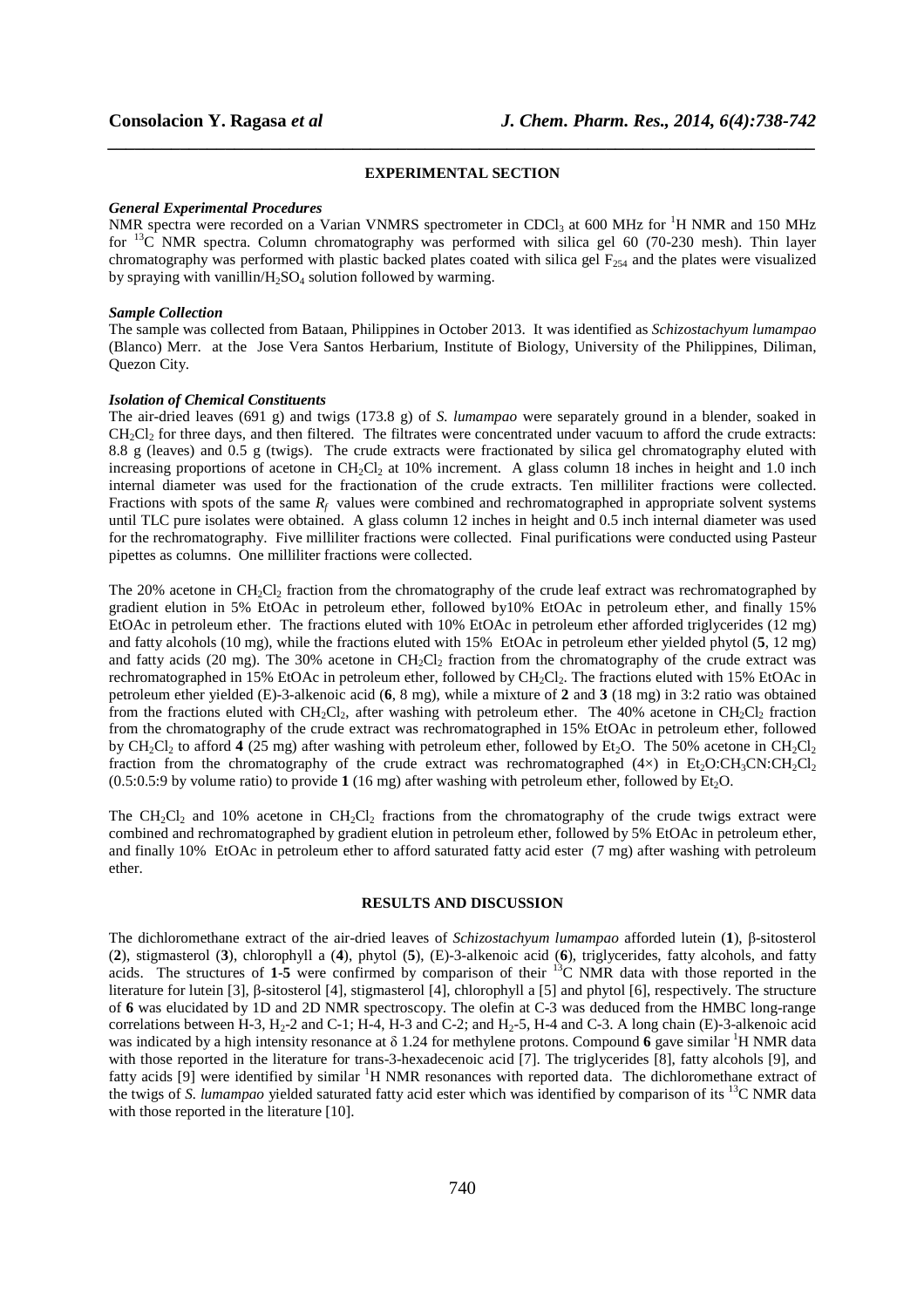Although biological activities were not conducted on the isolated compounds from *S. lumampao*, literature search revealed that these compounds exhibited varied biological activities.

*\_\_\_\_\_\_\_\_\_\_\_\_\_\_\_\_\_\_\_\_\_\_\_\_\_\_\_\_\_\_\_\_\_\_\_\_\_\_\_\_\_\_\_\_\_\_\_\_\_\_\_\_\_\_\_\_\_\_\_\_\_\_\_\_\_\_\_\_\_\_\_\_\_\_\_\_\_\_*

Dietary lutein (**1**), especially at 0.002%, inhibited tumor growth by selectively modulating apoptosis, and by inhibiting angiogenesis [11]. Another study reported that the chemopreventive properties of all-*trans* retinoic acid (ATRA) and lutein may be attributed to their differential effects on apoptosis pathways in normal *versus*  transformed mammary cells [12]. A previous study reported that very low amounts of dietary lutein (0.002%) can efficiently decrease mammary tumor development and growth in mice [13].

β-Sitosterol (**2**) was observed to have growth inhibitory effects on human breast MCF-7 and MDA-MB-231 adenocarcinoma cells [14]. It was shown to be effective for the treatment of benign prostatic hyperplasia [15]. It was also reported to attenuate β-catenin and PCNA expression, as well as quench radical *in-vitro*, making it a potential anticancer drug for colon carcinogenesis [16]. It can inhibit the expression of NPC1L1 in the enterocytes to reduce intestinal cholesterol uptake [17]. It was reported to induce apoptosis mediated by the activation of ERK and the downregulation of Akt in MCA-102 murine fibrosarcoma cells [18].

Stigmasterol (**3**) shows therapeutic efficacy against Ehrlich ascites carcinoma bearing mice while conferring protection against cancer induced altered physiological conditions [19]. It lowers plasma cholesterol levels, inhibits intestinal cholesterol and plant sterol absorption, and suppresses hepatic cholesterol and classic bile acid synthesis in Winstar as well as WKY rats [20].

Chlorophyll (**4**) and its various derivatives are used in traditional medicine and for therapeutic purposes [21]. Natural chlorophyll and its derivatives have been studied for wound healing [22], anti-inflammatory properties [23], control of calcium oxalate crystals [24], utilization as effective agents in photodynamic cancer therapy [25-27], and chemopreventive effects in humans [28-29]. A review on digestion, absorption and cancer preventive activity of dietary chlorophyll has been provided [30].

Phytol (5) is an aromatic constituent in many fragrance compounds which may be found in cosmetics and noncosmetic products [31]. It showed anticonvulsant activity by modulating neurotransmitter systems [32]. It exhibited antinociceptive and antioxidant activities [33], anti-inflammatory and antiallergic effects [34], immune stimulant [35], antimicrobial activity against *Mycobacterium tuberculosis* [36-37] and *Staphylococcus aureus* [38], antischistosomal effect against *Schistosomiasis mansoni* [39] and it is non toxic [40].

### **CONCLUSION**

Although *S. lumampao* has no known medicinal properties, the compounds isolated from the dichloromethane extract of the leaves of the plant were reported to exhibit varied biological activities [10-39]. Furthermore, the isolation of phytol, β-sitosterol and stigmasterol from the leaves of *S. lumampao* supported an earlier report on the presence of diterpenes and phytosterols from the leaves of the plant [2]*.* 

## **Acknowledgment**

A research grant from the Science Foundation through the University Research Coordination Office of De La Salle University is gratefully acknowledged.

#### **REFERENCES**

- [1] TP Banwa; MCC Bawer, *Eur. Sci. J*., **2013**, 4, 490–499.
- [2] JVV Tongco; RM Aguda; RA Razal, *J. Chem. Pharm. Res*., **2014**, 6(1), 709–713.
- [3] S-H Li; H-J Zhang; X-M Niu; P Yao; H-D Sun; HHS Fong, *J. Nat. Prod.*, **2003**, 66, 1002–1005.
- [4] J-MC Cayme; CY Ragasa, *Kimika,* **2004**, *20*(1/2), 5–12.
- [5] C Brown; R Spencer; V Burger; J Katz , *Proc. Natl. Acad. Sci.*, **1984**, 81, 641–644.
- [6] CY Ragasa; ESC Javier; IG Tan, *Philipp. J. Sci*., **2003**,132 (1), 21–25.
- [7] CY Hopkins; MJ Chisholm, *Can. J. Chem*., **1964**, 42, 2224-2227.
- [8] G Vlahov, *Prog. Nucl. Mag. Res. Sp.,* **1999**, 35, 341–357.
- [9] CY Ragasa; K Lim, *Philipp. J. Sci*., **2005**,134 (1), 63–67.